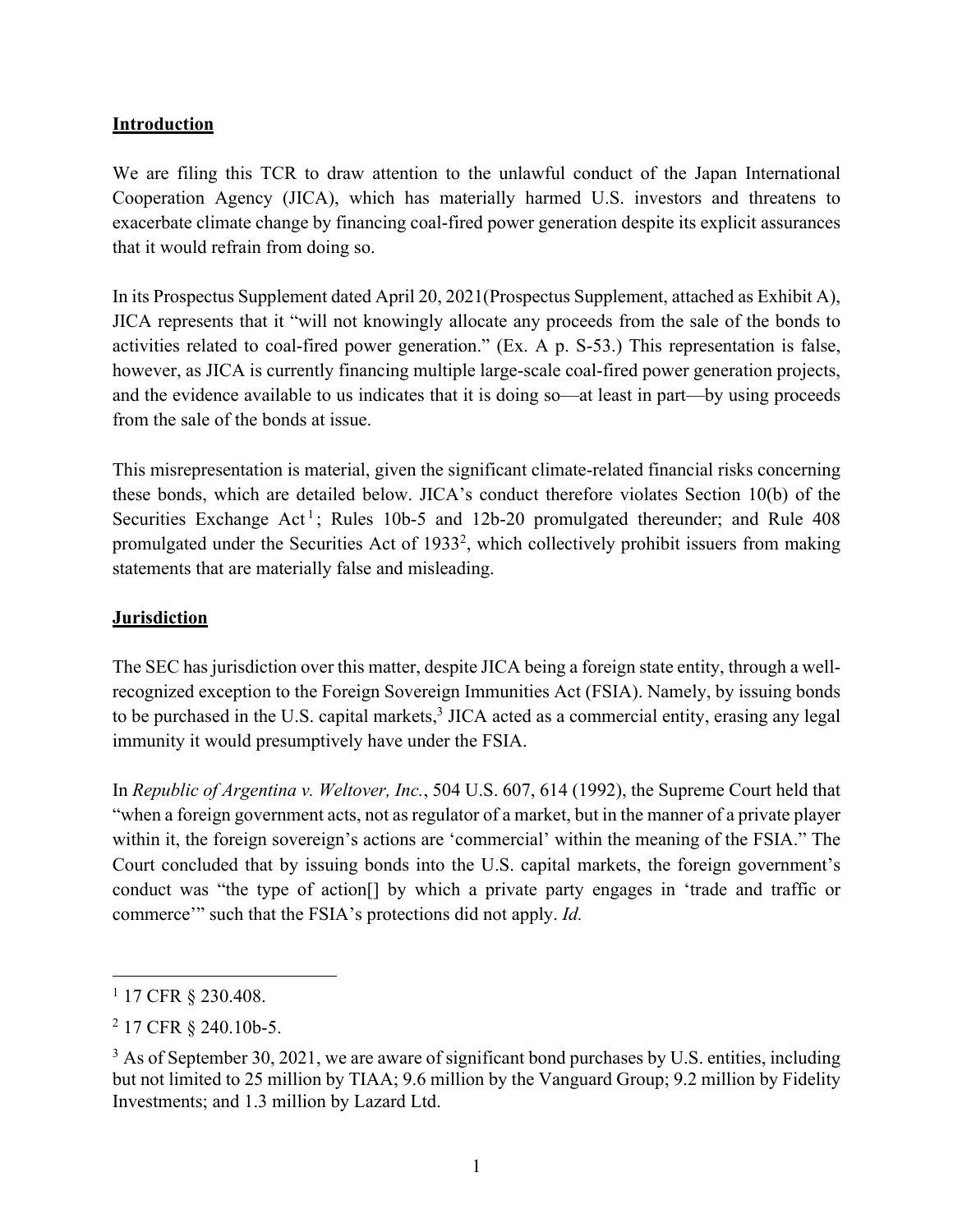Here, JICA acted as a private player within the market, engaging in commercial conduct by issuing bonds in an effort to raise \$580 million to fund a variety of projects, including the coal-fired powergeneration projects detailed below. As such, it cannot invoke the FSIA to shield itself from the consequences of its misconduct, under *Weltover* and its progeny.

# **1. JICA Has Misrepresented the Use of Proceeds of These Bonds**

The April 20, 2021 Prospectus Supplement states that JICA "will not knowingly allocate any proceeds from the sale of the bonds to activities related to coal-fired power generation." (Ex. A p. S-53.) And yet JICA continues to finance coal-fired power generation, contrary to its unambiguous representation.

Specifically, JICA is currently funding the construction of a 1,200 MW coal-power station in coastal Bangladesh, known as "Matarbari Phase 1," having agreed in June 20194 to provide 143 trillion yen (1.3 billion USD) for the project. (Exhibit B.) While some of the funds have already been disbursed, it was reported November 22, 2021 that the parties had signed a USD \$2.665 billion follow-on loan agreement for the sixth installment of the loan for Matarbari Phase 1 in October 2021.<sup>5</sup> (Exhibit C.) The power station JICA is funding, including with the proceeds of this bond issuance, has been met by forceful pushback from local communities who allege harm to their health and loss of livelihoods. <sup>6</sup> (Exhibit D.)

JICA has also approved an engineering service loan for a proposed 1,000 MW coal project in Indonesia, known as "Indramayu." Under this service loan, JICA has been providing disbursements from 2016 to present, and can provide further disbursements at any time.<sup>7</sup> (Exhibit E.) As with Matarbari Phase 1 in Bangladesh, local communities to be impacted by Indramayu have complained that their farmland and fishing grounds will be destroyed, and they have even been criminalized for participating in protests against the station. <sup>8</sup> (Exhibit F.)

Making matters worse, JICA has now advised community organizations that it is considering financing "Matarbari Phase 2," an additional proposed 1,200 MW coal-fired power project in

<sup>&</sup>lt;sup>4</sup> https://www.jica.go.jp/english/news/press/2019/20190701\_31\_en.html.

<sup>5</sup> https://unb.com.bd/category/bangladesh/bangladesh-signs-2665bn-loan-deal-with-japan-forimplementing-development-projects/82789.

<sup>6</sup> https://www.marketforces.org.au/stop-matarbari-coal-power-projects/.

 $7$  https://www.foejapan.org/aid/jbic02/indramayu/180322.html. The attached Exhibit E has the original Japanese as well as a Google Translation into English.

<sup>8</sup> https://www.climatechangenews.com/2020/11/11/java-japanese-financed-coal-plant-threatenshealth-livelihoods/.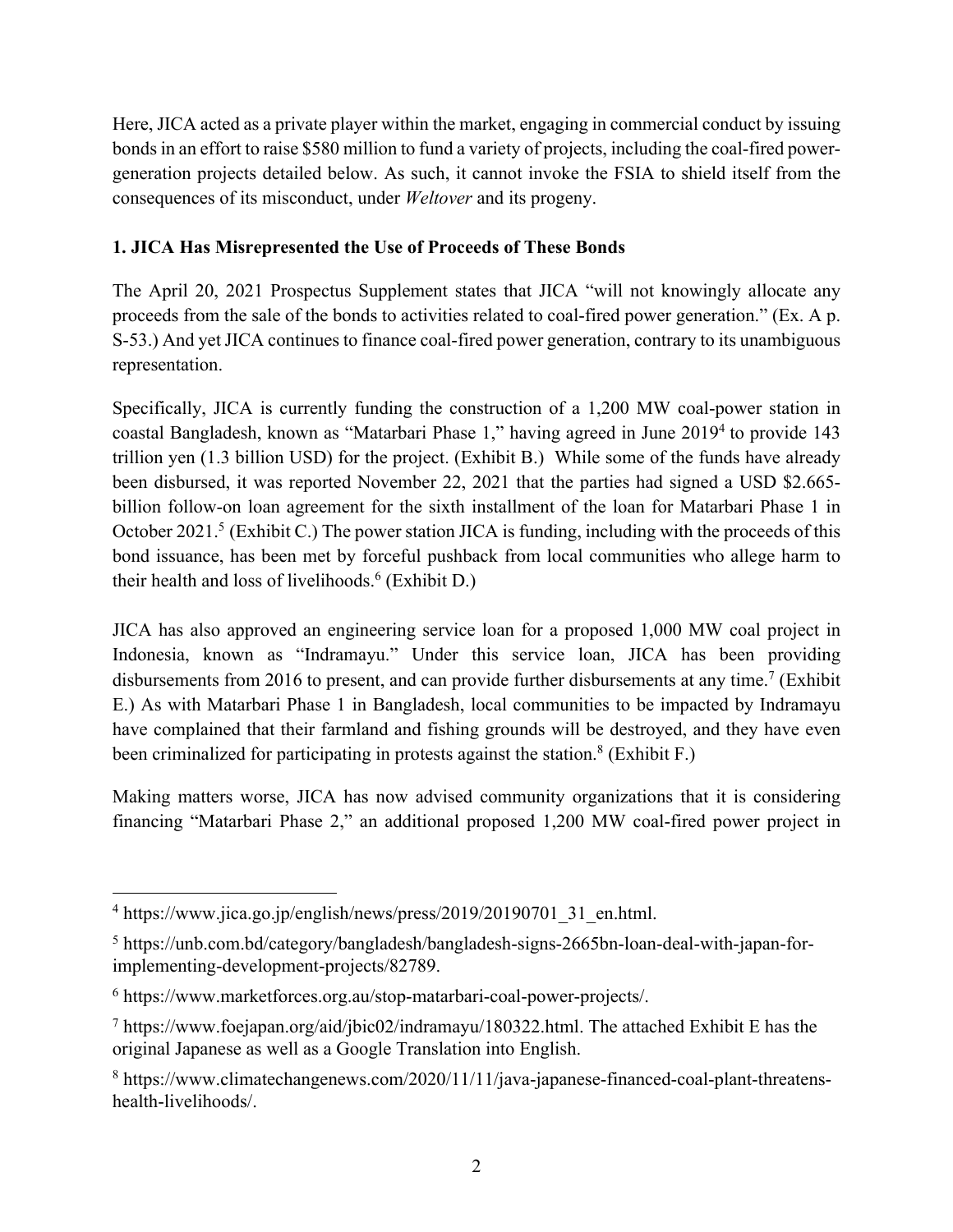Bangladesh<sup>9</sup> (Exhibit G) based on a request from the Bangladeshi government.<sup>10</sup> (Exhibit C.) While it has reportedly not yet received an official request from the Indonesian government to finance the main construction of Indramayu, neither has JICA committed to abstaining from the project.

In both the Prospectus Supplement and in the Japanese government's public comments following the June 2021 G7 Summit, the public has been led to believe that Japan (namely JICA) would stop funding unabated new coal-power infrastructure.<sup>11</sup> (Exhibit H.) So JICA's actual and anticipated financing of Matarbari Phases 1 and 2 and Indramayu would come as a rude surprise to investors following the news and reading the bonds' offering documents.

Article 32 of the JICA Act prescribes that proceeds from bond issuances are to be paid to JICA's Finance and Investment account.<sup>12</sup> (Exhibit I.) And a close reading of JICA's annual financial statements show payments for construction loans are made from the very same account.<sup>13</sup> (Exhibit J.) To the best of our understanding, there is no mechanism by which JICA can segregate the funds in this single account. And there is no reason to believe that bondholders would be aware of this critical fact—i.e., that the bond sale proceeds are placed into the exact account from which coal investments are made. It is only reasonable to conclude that climate-sensitive investors would never have chosen to purchase these bonds had they known the truth.

## **2. This Misrepresentation Is Material to Purchasers of the Bonds**

Climate-related risks are often material financial risks that an issuer should disclose, as the SEC recognized in its climate guidance to issuers, published in  $2010$ .<sup>14</sup> (Exhibit K.) This 2010 guidance was recently echoed and amplified by the SEC. Just two months ago, on September 22, 2021, the staff of the SEC's Division of Corporation Finance issued guidance that included a letter with "sample comments that the Division may issue to companies regarding their climate-related disclosure or the absence of such disclosure." (Exhibit L.) So, it is unquestioned that the Commission views truthful and complete disclosure of issuers' climate-related risk as non-

<sup>9</sup> https://nocoaljapan.org/japan-must-not-be-allowed-to-violate-the-g7-leaders-statementsupporting-new-coal-plants-in-indonesia-and-bangladesh-goes-against-the-agreement/.

<sup>&</sup>lt;sup>10</sup> https://www.tbsnews.net/economy/bangladesh-set-seal-280bn-jica-loan-deal-6-projects-313282

<sup>11</sup> https://www.reuters.com/business/sustainable-business/japan-tighten-rules-coal-powerexports-meet-g7-vow-2021-06-18/.

<sup>&</sup>lt;sup>12</sup> https://www.jica.go.jp/joureikun/act/frame/frame110000002.htm.

<sup>&</sup>lt;sup>13</sup> https://www.jica.go.jp/english/ir/financial/c8h0vm0000c65af0-att/FY2019 fia.pdf (statement of cash flows), https://www.jica.go.jp/english/publications/reports/annual/2020/index.html.

<sup>14</sup> SEC Release Nos. 33-9106; 34-61469; FR-82 (Feb. 8, 2010).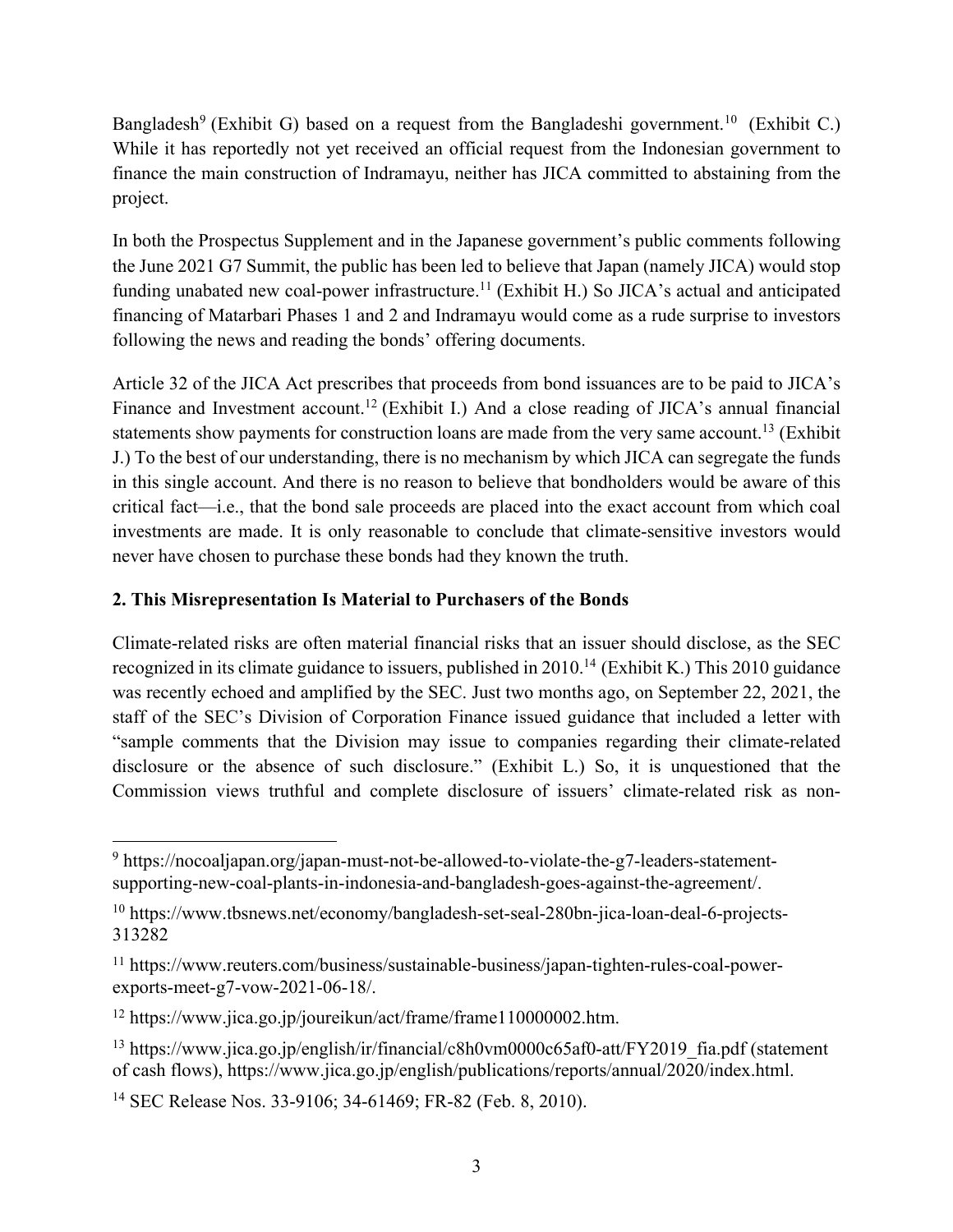negotiable if those companies are to comply with their obligation to provide "such further material information, if any, as may be necessary to make the required statements, in light of the circumstances under which they are made, not misleading."15 (*Id.*)

In 2017, the Task Force on Climate-Related Financial Disclosures (TCFD) <sup>16</sup> issued recommendations for improved disclosure of climate-related information by the financial sector. (Exhibit M.) This disclosure "would enable stakeholders to understand better the concentrations of carbon-related assets in the financial sector and the financial system's exposures to climaterelated risks," in order to make "informed financial decisions."17 Banks can accumulate these climate-related risks and opportunities through their operations and financial intermediary activities including project finance lending.18 (Exhibit N.) Where these climate-related risks are disclosed, investors are able to make more informed decisions about capital allocation.

Of carbon-related assets, coal-power generation has been singled out as a major concern for investors, with 156 financial institutions (as of August 2021) specifically restricting funding to coal.<sup>19</sup> (Exhibit O.) For example, Black Rock, which holds the JICA bonds at issue, is on this list.<sup>20</sup>

Former bondholders of JICA have raised concerns about JICA's financing of coal power. In fact, according to JACSES, the explicit limitations around the use of proceeds in this current bond issuance were made in direct response<sup>21</sup> (Exhibit P) to concerns raised by investors about  $\text{JICA's}$ financing of coal-power projects. (Letter to JICA Bondholders and Underwriters dated 3-24-21, attached as Exhibit Q.)

By simple logic, a statement that JICA would not allocate these bond proceeds to coal would almost certainly have been determinative of whether certain investors chose to invest in the bond issuance. As such, a misrepresentation giving the impression that the capital would not be used for coal would, by definition, be material. And as noted above, these JICA bonds have been purchased by large institutional U.S. bond holders including Vanguard, such that they now certainly sit in the

<sup>&</sup>lt;sup>15</sup> Rule 408 under the Securities Act of 1933 ("Securities Act") and Rule 12b-20 under the Securities Exchange Act of 1934 ("Exchange Act").

<sup>16</sup> The TCFD is an initiative of the G20 Financial Stability Board. *See* Task Force on Climate Related Financial Disclosures, *available at* https://www.fsb-tcfd.org/about/.

<sup>&</sup>lt;sup>17</sup> TCFD recommendations.

<sup>18</sup> *Id.*

<sup>19</sup> https://ieefa.org/finance-leaving-thermal-coal/.

<sup>&</sup>lt;sup>20</sup> Information collected from Bloomberg Terminal on Japan International Cooperation Agency (JICA)–issued bonds (accessed October 20, 2021).

<sup>21</sup> http://jacses.org/en/228/.